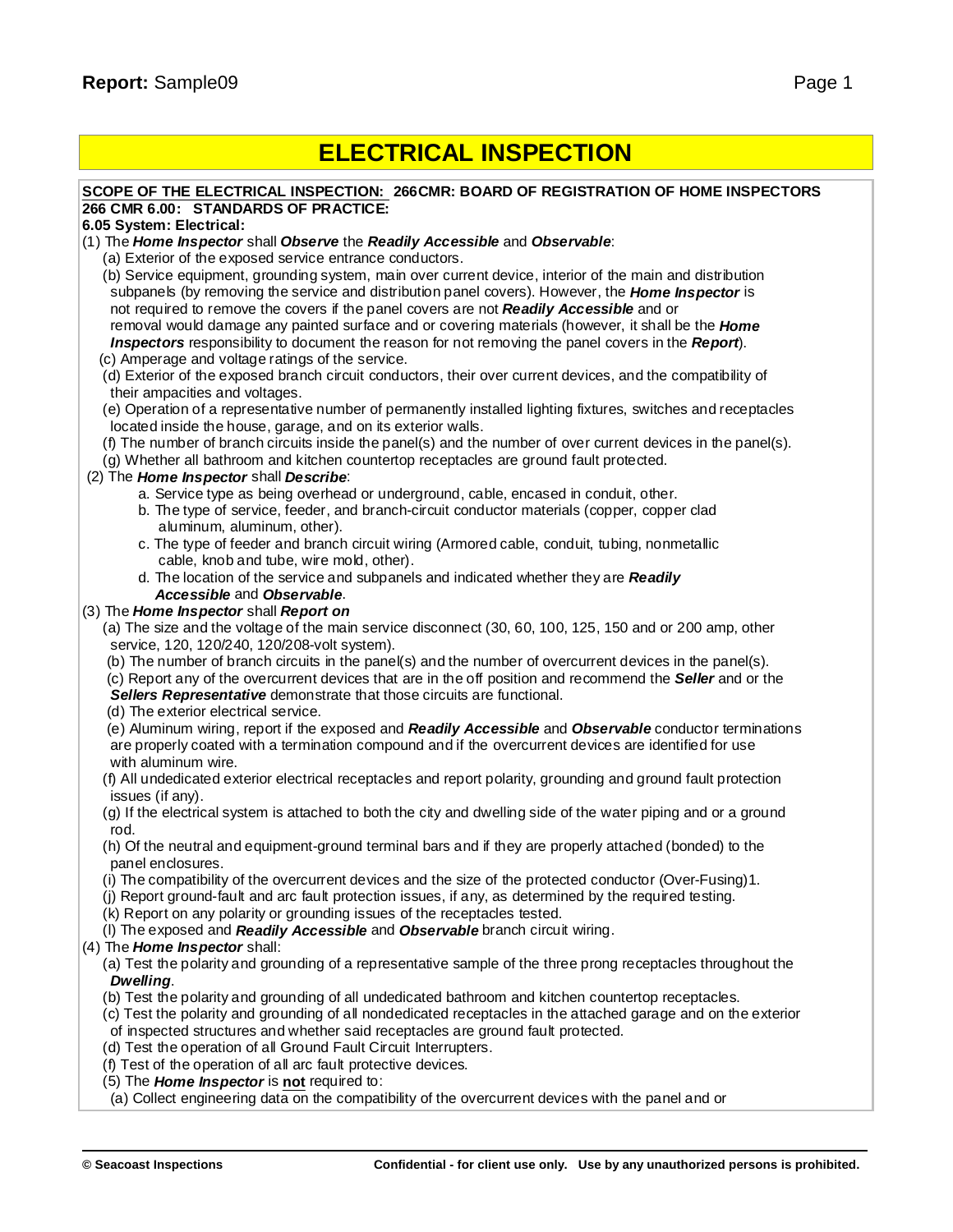determine the short circuit interrupting current capacity. (*Engineering services*).

- 1 Any overcurrent device exceeding the rated current ampacity of the conductor(s) being protected by the device.
- (b) Determine and or report on the adequacy of the ground and or in place systems to provide sufficient power to the *Dwelling* (*Engineering/Electrical services*).
- (c) Insert any tool, probe, or testing device inside the panels.
- (d) Test or operate any over current device except Ground Fault Circuit Interrupters and Arc Fault Interrupters.
- (e) Dismantle any electrical device or control other than to remove the covers of the main and subdistribution panels. However, the *Home Inspector* is not required to remove the covers of the main and subpanels if the covers are not *Readily Accessible*, when there are *Dangerous or Adverse Situations* or when removal would damage, mar any painted surface and or covering materials (however, it shall be the *Home Inspectors* responsibility to document, in the *Report*, the reason for not removing the panel covers).
- (f) *Observe*, *Describe* and or *Report On*:
- 1. The quality of the conductor insulation. (*Electrical Services*).
- 2. Any test for Electro-Magnetic fields. (*Electrical Services*).
- 3. Low voltage systems, door bells.
- 4. Smoke and Carbon Monoxide detectors (*Seller's* responsibility).
- 5. Telephone, security alarms, cable TV, intercoms, or other ancillary wiring that is not a part of the primary electrical distribution system.
- 6. Underground utilities, pipes buried wires, or conduits. (Dig Safe).

**DISCLAIMERS:** The following items are expressly **EXCLUDED** from this report: low voltage systems, smoke & CO detectors, telephone systems, security systems & alarms, cable TV systems, intercoms, landscape lighting or other ancillary wiring that is not part of the primary electrical distribution system. The home inspector will NOT test all switches, receptacles or fixtures; a representative sample would be tested. The inspector will NOT remove switch or outlet cover plates, nor will he trace wiring origins or destinations. Outside pole lamps are **EXCLUDED** as the wiring is not *readily accessible.*

**GENERAL COMMENTS:** A. **Important Safety Note:** Repairs attempted by untrained or unlicensed individuals to any electrical component may result in injury or death from electric shock or create a future and/or hidden unsafe condition. It is recommended that all repairs or improvements be performed by a licensed electrician. Any electrical repairs attempted by the home owner should be approached with caution as personal injury or fire could result. The power to the entire home should be turned off prior to beginning any repairs, no matter how trivial the repair may seem. B. The MAIN DISCONNECT and individual circuit breakers or fuses were NOT opened or tested during the inspection for to do so would disrupt energized parts of the home and upset the owner. Upon occupancy and twice a year, you should trip the main breaker and circuit breakers as preventative maintenance. **C. Be advised that a 100 amp electrical service is now considered the modern minimum for all single family homes.** I recommend that all 60 amp services be retired unless gas major appliances are utilized. D. While older 2-slot outlets may be typical for an older home, they are rated as "poor" by the CPSA and updating to modern U-type receptacles is recommended for grounding safety. E. Be advised that modern homes now have outlets within 6 foot reach to prevent the use of extension cords. F. Be advised that groundfault-circuit-interrupters (GFCI) are now required at all water hazard areas such as outside outlets, swimming pools, garage, basement, bathrooms and all outlets above kitchen countertops. Updating is advised if such devices are not present. G. Be advised that as of 2002, all new homes must have arc-fault-circuit-interrupters (AFCI) devices to protect all bedroom circuits from causing a fire. Older homes can be updated with such devices also. H. Be advised that all electrical equipment has a finite life of approximately 40-years, after which all components should be evaluated for age replacement. I. Any flush-mounted ceiling light fixture installed before 1985 has a potential for brittle insulation in the outlet box above the fixture. Further inspection is advised for fire safety. J. For more information on smoke detectors visit [http://w](http://www.cpsc.gov/cpscpub/pubs/5077.html)[ww.cpsc.gov/cpscpub/pubs/5077.html](www.cpsc.gov/cpscpub/pubs/5077.html)

## **1. TYPE OF SERVICE:**

**Type:** Observation: The home has an overhead Edison 3-wire service with wires that run from a utility pole to the house.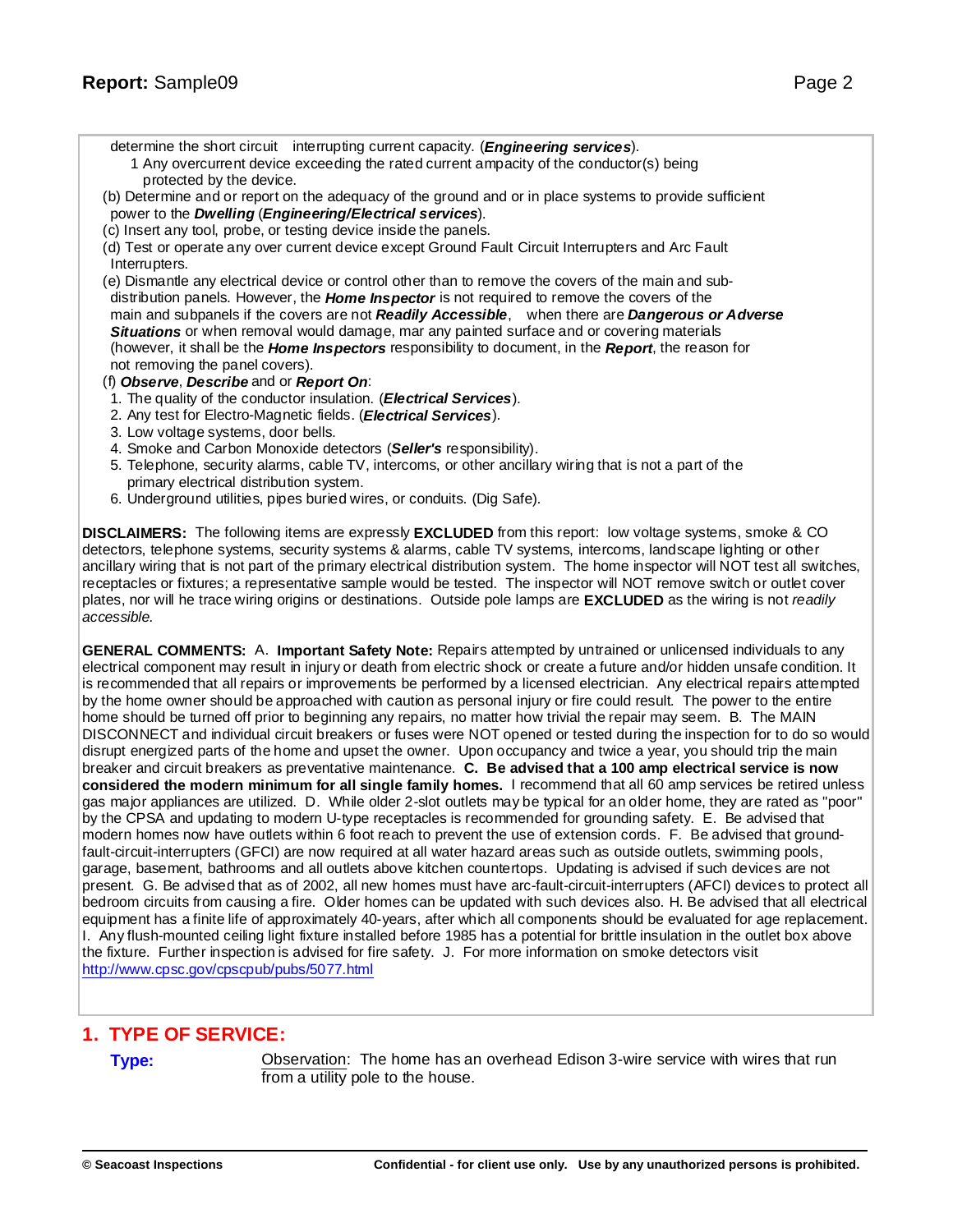## **2. SERVICE EQUIPMENT:**

**EXPOSED CABLE**

**Observation: The** service wires are enclosed within an exposed cable on the side of the building. The service entrance cable leads to the meter box. The cable & meter box belong to the home owner. Analysis: While an exposed insulated cable is acceptable, enclosure in a metal or plastic raceway offers greater protection against cable deterioration caused by exposure to the elements and sunlight.

Recommendation: Monitor the cable for future fraying and have it replaced by an electrician as a frayed service cable may allow water infiltration. You should paint the cable to prevent fraying and maintain all waterproof connections with duxseal.



# **METER**

**LOCATION:** Observation: The home has an outside meter. (Note: The meter box belongs to the homeowner.)

# **MATERIAL OF**

**SERVICE LINES:** The service entry materials are copper. (Note: Copper service wires indicate a quality service installation.)

## **LOCATION & TYPE OF MAIN SERVICE**

**DISCONNECT:** Observation: The main circuit breaker disconnect is located at the top of the circuit breaker panel. The main panel is *Readily Accessible* and *Observable*. (Note: The main service switch was NOT tested during the home inspection so as not to disturb the owner's timers, appliances, computers and lifestyle. You should test the main disconnect when you move into the home.)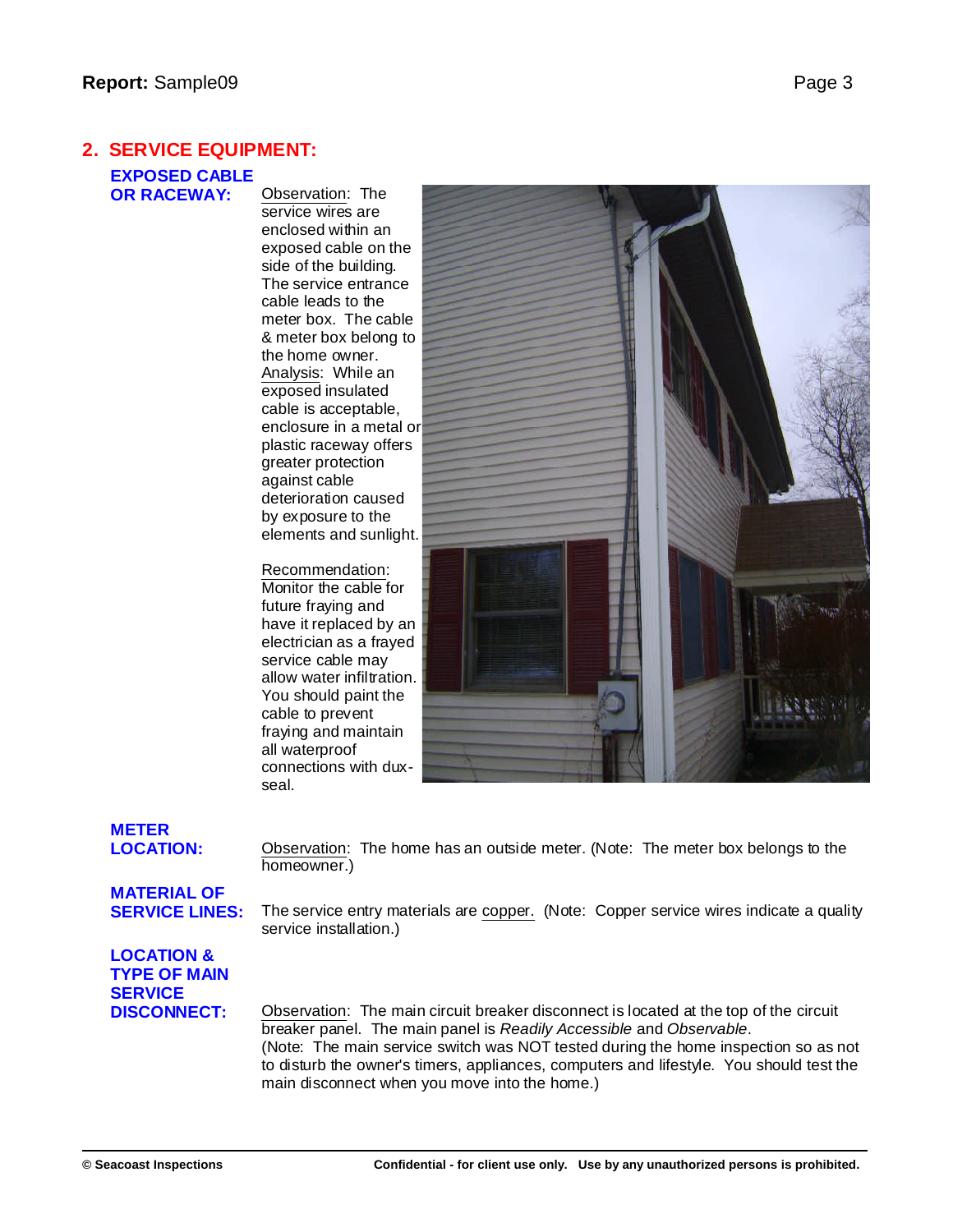| <b>AMPERAGE &amp;</b><br><b>VOLTAGE</b><br><b>RATING OF MAIN</b>                                                         |                                                                                                                                                                                                                                                                                                                                                                                                       |
|--------------------------------------------------------------------------------------------------------------------------|-------------------------------------------------------------------------------------------------------------------------------------------------------------------------------------------------------------------------------------------------------------------------------------------------------------------------------------------------------------------------------------------------------|
| <b>DISCONNECT:</b>                                                                                                       | 200 amps - 115 / 230 volts (Note: 100 amps is the required minimum service size.)                                                                                                                                                                                                                                                                                                                     |
| <b>AMPERAGE</b><br><b>RATING OF MAIN</b><br><b>CIRCUIT PANEL:</b>                                                        | 200 amps. (Note: A 100 amp service equals modern minimum requirements for single<br>family homes.)                                                                                                                                                                                                                                                                                                    |
| <b>LOCATION OF</b><br><b>SERVICE PANEL: Basement.</b>                                                                    |                                                                                                                                                                                                                                                                                                                                                                                                       |
| <b>OVERLOAD</b><br><b>PROTECTION</b><br><b>DEVICES (fuses</b><br>or circuit                                              |                                                                                                                                                                                                                                                                                                                                                                                                       |
| breakers):                                                                                                               | Circuit breakers. (Note: Circuit breakers are a sign of a newer electrical panel. Be<br>advised that circuit breakers should be manually switched on & off every six months to<br>lubricate the internal parts.)                                                                                                                                                                                      |
| <b>GROUNDING</b><br><b>EQUIPMENT: (All</b><br>conductive<br>materials should<br>be bonded.)                              | Observation: The main ground connection was not readily accessible at time of<br>inspection.<br>Analysis: The condition of the main ground cable is undetermined.<br>Recommendation: When clearance or access is possible, you should make sure that<br>the main ground cable is firmly attached to the street side of the water meter and that<br>there is a jumper wire by-passing the water meter. |
| <b>ANY SIGNS OF</b><br><b>UNDERSIZED</b><br><b>SERVICE?</b><br><b>ELECTRICAL</b><br><b>SERVICE</b><br><b>CONDITIONS:</b> | Analysis: In my opinion, the electrical service size appears appropriate for this home.<br>** FUNCTIONAL with EXCEPTIONS. SEE NOTES BELOW: (Note: Any electrical<br>defects should NOT be taken lightly. Further evaluation by an electrician is advised to<br>determine needed safety repairs or updating.)                                                                                          |
| <b>OUTDOOR</b><br><b>SERVICE</b><br><b>PROBLEMS:</b>                                                                     | Observation: The electrical service riser cable is close to a window.<br>Analysis: **** UNSAFE - someone could accidently come in contact with the electrical<br>service wires when opening or maintaining the window. Exposed service cables must                                                                                                                                                    |

prevent accidental contact. Repair is needed. Recommendation: I advise that you ask an electrician to reappraise the clearance distance between the window and the service wires and that an estimate be prepared for service wire relocation or encased in a PVC conduit.

be a minimum of three feet from the left & right sides and bottom of a window to

Observation: As inspected from outside, the vertical electrical service entrance cable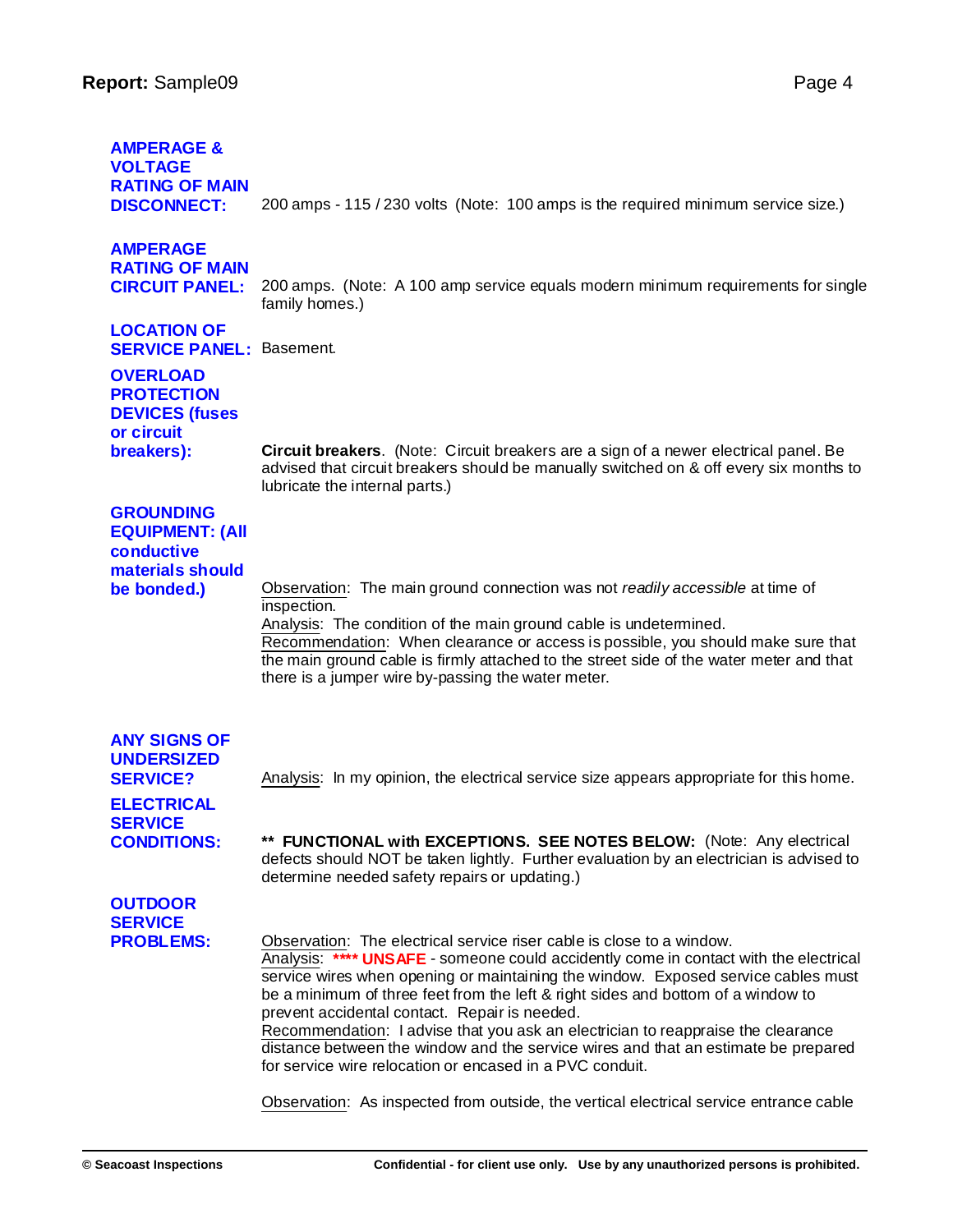or raceway on the siding is missing supportive clamps.

Analysis: A loose service cable could move and cause other connections to fail. Minor repair is needed.

Recommendation: Suitable clamps should be installed and spaced as required.

## **INDOOR SERVICE PANEL PROBLEMS:** Observation: Mini-

back breakers or piggy back breakers are present in the service panel. Analysis: Breakers of this type are not to be used unless the panel is designed for them. Often such breakers

are installed when space in the panel is limited, and no one wants to pay an

larger panel or a subpanel. The mini-



in the panel specified by the panel manufacturer. Recommendation: Further investigation by an electrician is advised. A larger panel may be needed.

## **3. SUB-PANELS:**

## **LOCATION &**

**Cbservation: The** home has a sub-panel that is located remotely from the main panel. Analysis: This is not be a problem, but you should know where each fuse or breaker is located for future reference.

Observation: The electrical subpanel cover was removed for interior inspection and appeared **FUNCTIONAL**. No visible problems



where *readily accessible*. Overload devices (fuses or breakers) appear to be compatible in size for the protected conductor wires.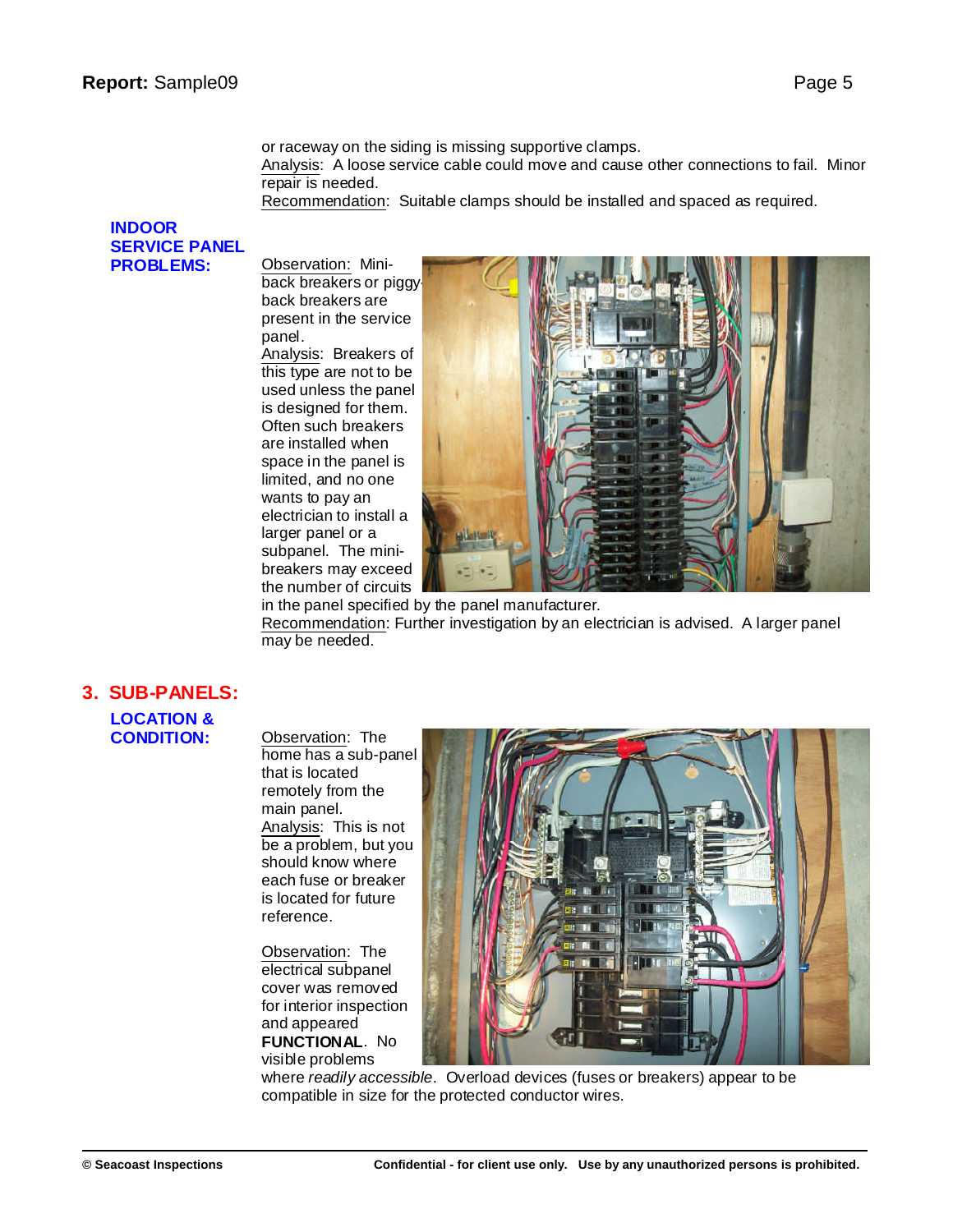## **4. BRANCH CIRCUIT CONDUCTORS:**

## **NUMBER OF OVERCURRENT DEVICES IN THE**

**PANEL(S):** Observation: In my opinion, the home has an ample number of circuits for household use.

**NUMBER OF BRANCH CIRCUITS IN THE PANEL:** 46. **TYPES OF EXPOSED BRANCH**

**CONDUCTOR**

**MATERIALS:** Observation: Copper wiring to branch circuits and aluminum wiring to major appliance circuits are present and functional. The ends of the aluminum conductors are coated with corrosion inhibitor.

Analysis: While total copper branch circuit conductors are more desirable, aluminum is a less expensive and acceptable alternative for appliance circuits to ranges, dryers and central air conditioners . The ends of the aluminum wires should coated with an antioxidant paste.

## **CONDITION: \* FUNCTIONAL** where *readily accessible* and as viewed in unfinished areas. (Please understand that the inspector can NOT fully evaluate the wiring within finished walls, floors & ceilings as it is inaccessible.)

## **BRANCH CIRCUIT WIRING**

**HAZARDS:** Observation: Inspection of the visible branch wiring in the accessible portions of the unfinished areas (basement, crawl space, attic, etc.) revealed the following problems:

> \*\*\*\* Wires touch metal pipes. (**UNSAFE** - wires must be isolated from possible conductive metal pipes.)

\*\*\*\* Dead ended wires. (Could be energized by a switch. Have the wires removed.) \*\*\*\* Bare insulation, (UNSAFE - potential for shock or fire.)

\*\*\*\* Open junction boxes, missing covers.

Analysis: Any problems or **UNSAFE** conditions or hazards with the branch wiring may be simple in nature but should not be taken lightly. Be advised that any defects in the branch wiring may pose a **RISK of SHOCK or FIRE.**

Recommendation: You should ask an electrician to reappraise all of the branch wiring to verify the above problems and to identify other defects not documented in this report. Request a bid for completing all repairs in accordance with the requirements of the electrical code.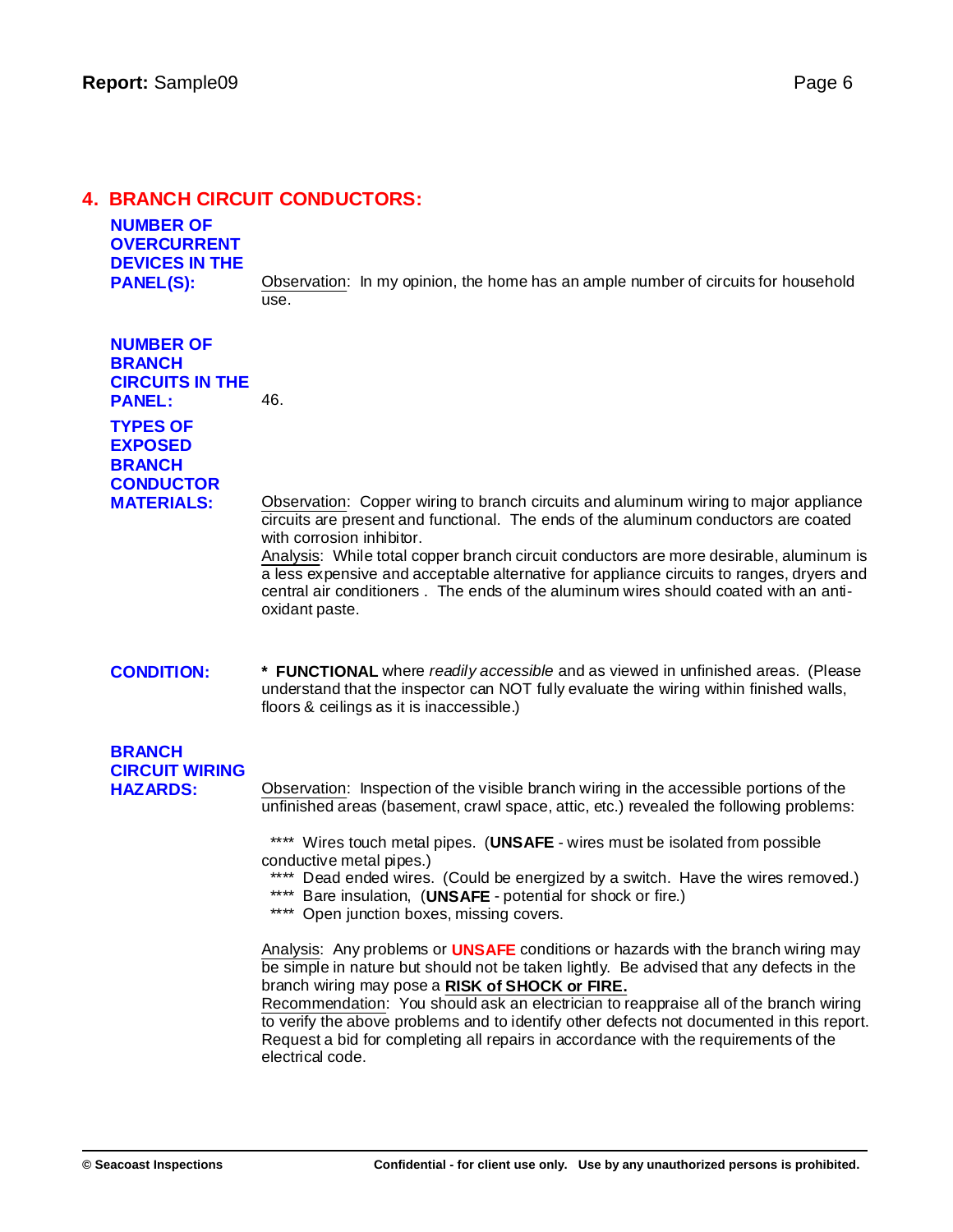| <b>Overcurrent</b><br>devices in OFF<br>position | Observation: Overcurrent devices were in the "OFF" position.<br>Analysis: Home inspectors cannot energize a shut-down overcurrent device and it may<br>be shut-down for a reason. The condition of the shut-down overcurrent device is<br>undetermined, further investigation is needed.<br>Recommendation: You should ASK THE SELLER of the SELLER'S<br><b>REPRESENTATIVE</b> to demonstrate those shut-down circuits as functional. |
|--------------------------------------------------|---------------------------------------------------------------------------------------------------------------------------------------------------------------------------------------------------------------------------------------------------------------------------------------------------------------------------------------------------------------------------------------------------------------------------------------|
| 5. OUTLETS, SWITCHES, FIXTURES:                  |                                                                                                                                                                                                                                                                                                                                                                                                                                       |
| <b>TYPES OF</b><br><b>OUTLETS:</b>               | Observation: The home has modern U-type 3 hole receptacles.                                                                                                                                                                                                                                                                                                                                                                           |
| <b>CONDITION:</b>                                | Analysis: This is a positive feature.<br>** FUNCTIONAL with EXCEPTIONS. Observation: Random sampling revealed that<br>the outlets, switches & lights were FUNCTIONAL with EXCEPTIONS as noted below:                                                                                                                                                                                                                                  |
| <b>PROBLEMS:</b>                                 | Observation: Missing outlet or switch cover plates were noted.<br>Analysis: **** UNSAFE - While repair is simply a matter of installing cover plates<br>where missing, the lack of a cover plate is UNSAFE as the user is exposed to alive<br>parts and a shock hazard.                                                                                                                                                               |

Recommendation: Install all missing cover plates NOW as required for safety.

## **6. GFI & AFCI DEVICES:**

| <b>TYPE &amp;</b><br><b>CONDITION:</b> | Observation: The olde |
|----------------------------------------|-----------------------|
|                                        | devices.              |

**CONDITION:** Observation: The older home lacks modern arc-fault-circuit-interrupters (AFCI) Analysis: An AFCI device is a new 2002 requirement for all bedroom circuits and is

designed to prevent a fire.for new construction. As of 2008, the National Electrical Code requirement for AFCI protection has been

expanded: "Dwelling Units: All 120 volt, single-phase, 15- and 20- amp branch circuits supplying outlets installed in dwelling unit family rooms, dining rooms, living rooms, parlors, libraries, dens, bedrooms, sun rooms, recreation rooms, closets, hallways, or similar rooms or areas shall be protected by listed arc-fault-circuit-interrupter, combination-type, installed to provide protection of the branch circuit." Recommendation: Consider **optional** updating. See CPSC publication below:

#### **Arc Fault Circuit Interrupter (AFCI) FACT SHEET**

## **THE AFCI**

The "AFCI" is an arc fault circuit interrupter. AFCIs are newly-developed electrical devices designed to protect against fires caused by arcing faults in the home electrical wiring.

## **THE FIRE PROBLEM**

Annually, over 40,000 fires are attributed to home electrical wiring. These fires result in over 350 deaths and over 1,400 injuries each year1. Arcing faults are one of the major causes of these fires. When unwanted arcing occurs, it generates high temperatures that can ignite nearby combustibles such as wood, paper, and carpets.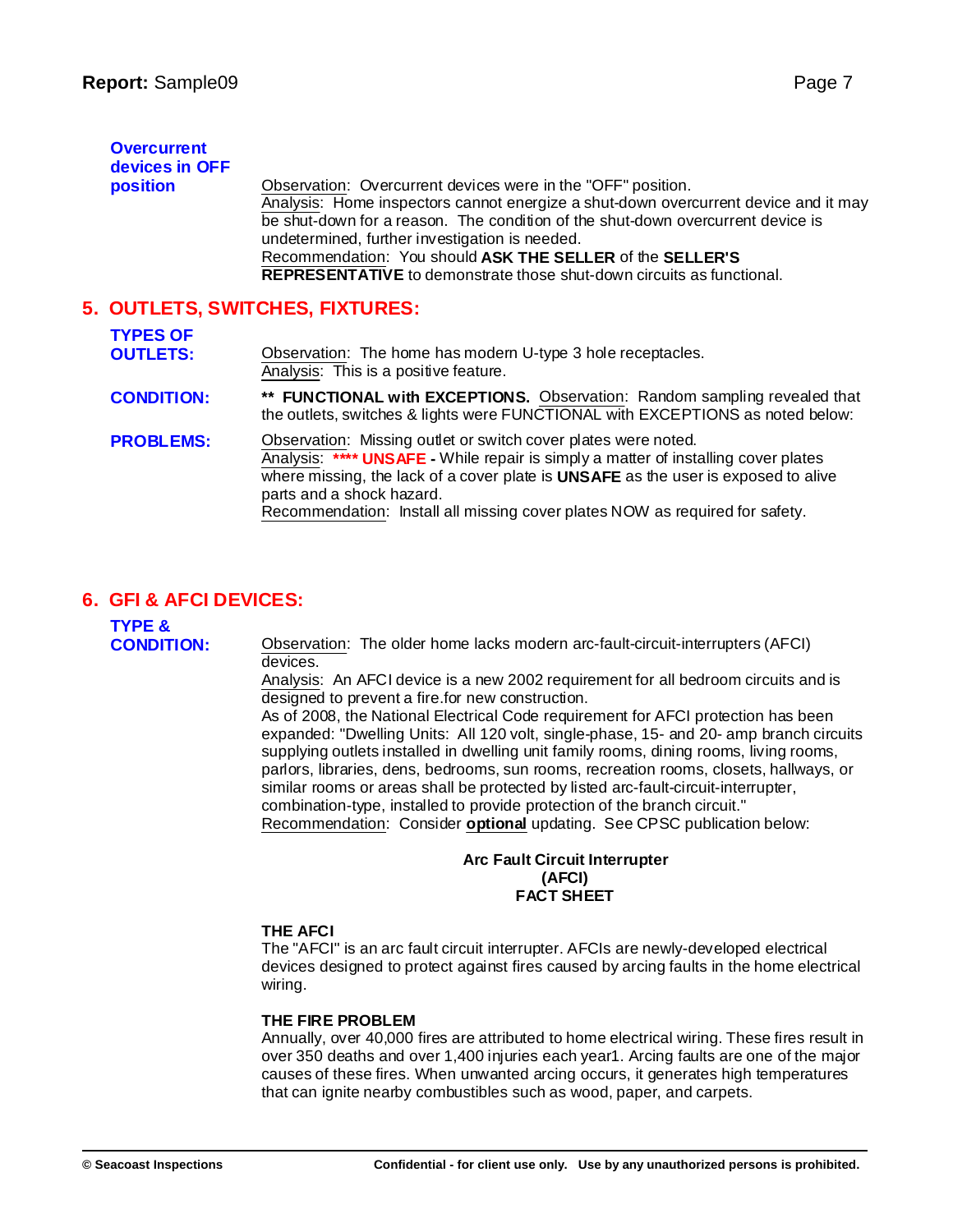Arcing faults often occur in damaged or deteriorated wires and cords. Some causes of damaged and deteriorated wiring include puncturing of wire insulation from picture hanging or cable staples, poorly installed outlets or switches, cords caught in doors or under furniture, furniture pushed against plugs in an outlet, natural aging, and cord exposure to heat vents and sunlight.

#### **HOW THE AFCI WORKS**

Conventional circuit breakers only respond to overloads and short circuits; so they do not protect against arcing conditions that produce erratic current flow. An AFCI is selective so that normal arcs do not cause it to trip.

The AFCI circuitry continuously monitors current flow through the AFCI. AFCIs use unique current sensing circuitry to discriminate between normal and unwanted arcing conditions. Once an unwanted arcing condition is detected, the control circuitry in the AFCI trips the internal contacts, thus de-energizing the circuit and reducing the potential for a fire to occur. An AFCI should not trip during normal arcing conditions, which can occur when a switch is opened or a plug is pulled from a receptacle.

Presently, AFCIs are designed into conventional circuit breakers combining traditional overload and short-circuit protection with arc fault protection. AFCI circuit breakers (AFCIs) have a test button and look similar to ground fault circuit interrupter (GFCI) circuit breakers. Some designs combine GFCI and AFCI protection. Additional AFCI design configurations are anticipated in the near future.

It is important to note that AFCIs are designed to mitigate the effects of arcing faults but cannot eliminate them completely. In some cases, the initial arc may cause ignition prior to detection and circuit interruption by the AFCI.

The AFCI circuit breaker serves a dual purpose - not only will it shut off electricity in the event of an "arcing fault", but it will also trip when a short circuit or an overload occurs. The AFCI circuit breaker provides protection for the branch circuit wiring and limited protection for power cords and extension cords. Single-pole, 15- and 20- ampere AFCI circuit breakers are presently available.

## **WHERE AFCIs SHOULD BE USED**

The 1999 edition of the National Electrical Code, the model code for electrical wiring adopted by many local jurisdictions, requires AFCIs for receptacle outlets in bedrooms, effective January 1, 2002. Although the requirement is limited to only certain circuits in new residential construction, AFCIs should be considered for added protection in other circuits and for existing homes as well. Older homes with aging and deteriorating wiring systems can especially benefit from the added protection of AFCIs. AFCIs should also be considered whenever adding or upgrading a panel box while using existing branch circuit conductors.

#### **INSTALLING AFCIs**

AFCI circuit breakers should be installed by a qualified electrician. The installer should follow the instructions accompanying the device and the panel box.

In homes equipped with conventional circuit breakers rather than fuses, an AFCI circuit breaker may be installed in the panel box in place of the conventional circuit breaker to add arc protection to a branch circuit. Homes with fuses are limited to receptacle or portable-type AFCIs, which are expected to be available in the near future, or AFCI circuit breakers can be added in separate panel boxes next to the fuse panel box.